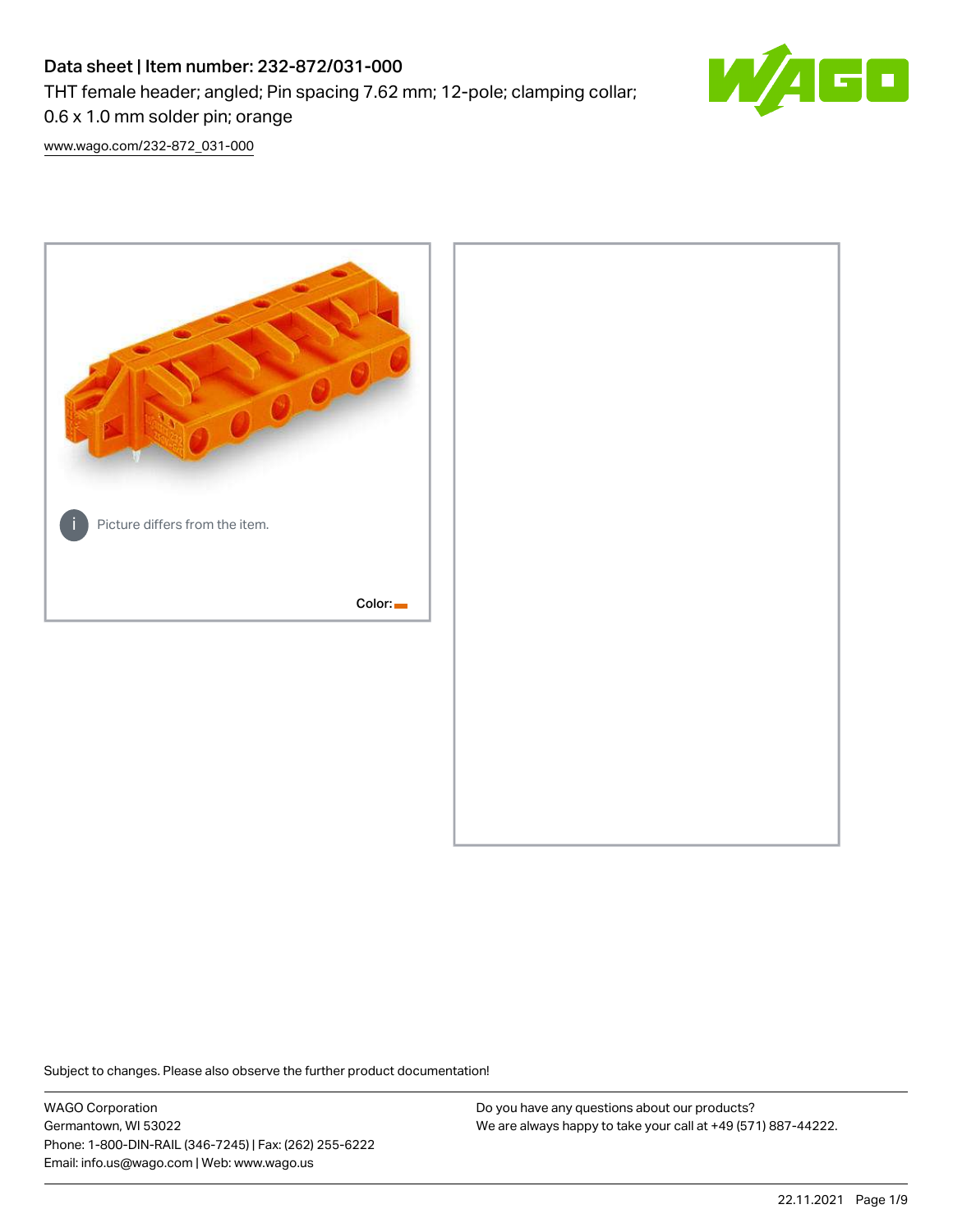

Dimensions in mm

 $L =$  (pole no.  $-1$ ) x pin spacing  $+5.08$  mm

 $L_1 = L + 3$  mm

 $L_2 = L + 8.8$  mm

 $L_3 = L + 14.8$  mm

2- to 3-pole female connectors – one latch only

### Item description

**Horizontal or vertical PCB mounting via straight or angled solder pins** 

Subject to changes. Please also observe the further product documentation! For board-to-board and board-to-wire connections

WAGO Corporation Germantown, WI 53022 Phone: 1-800-DIN-RAIL (346-7245) | Fax: (262) 255-6222 Email: info.us@wago.com | Web: www.wago.us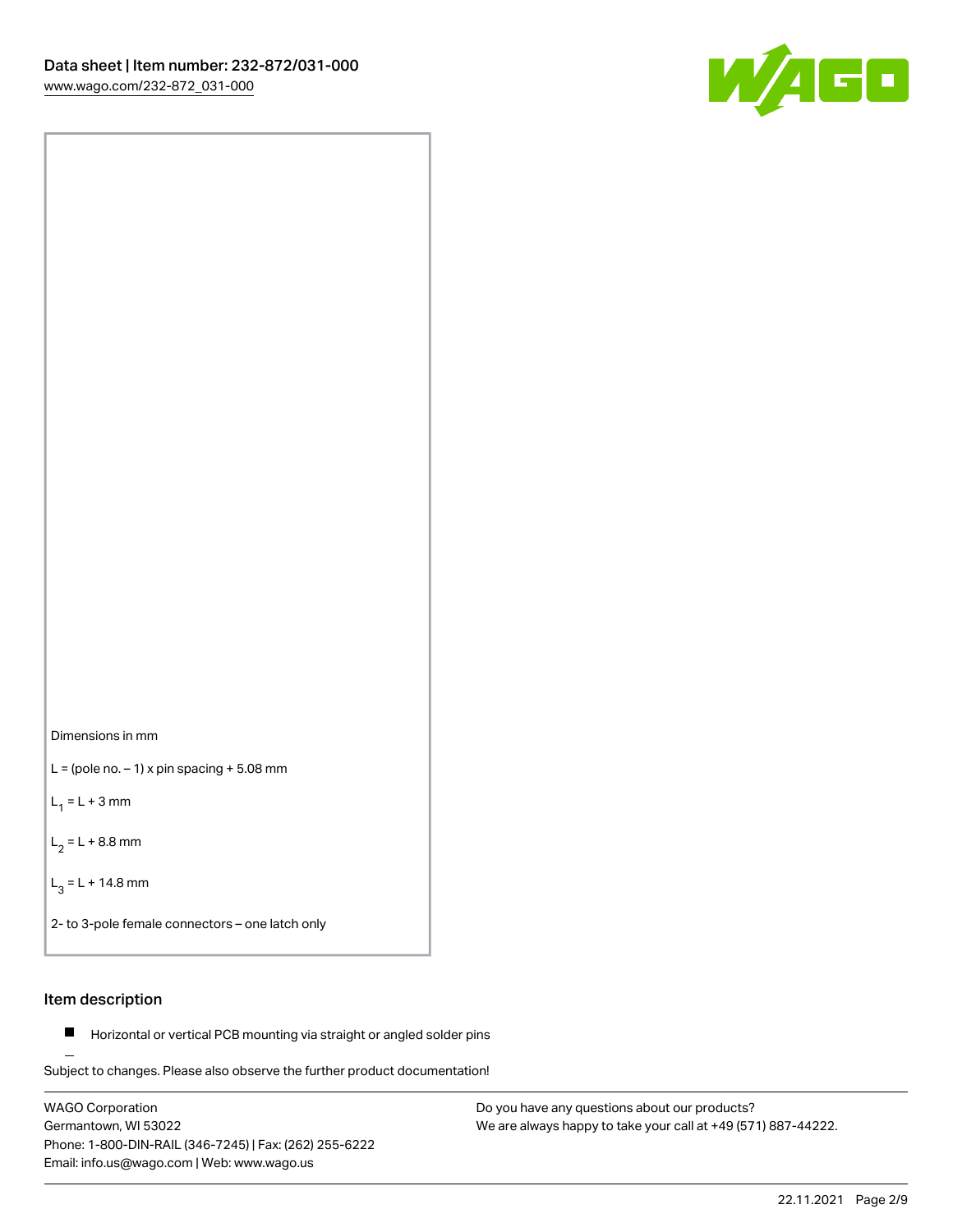

- For board-to-board and board-to-wire connections
- $\blacksquare$ Touch-proof PCB outputs
- $\blacksquare$ Easy-to-identify PCB inputs and outputs
- $\blacksquare$ With coding fingers

### Data **Notes**

| Safety information 1 | The <i>MCS – MULTI CONNECTION SYSTEM</i> includes connectors<br>without breaking capacity in accordance with DIN EN 61984. When<br>used as intended, these connectors must not be connected<br>/disconnected when live or under load. The circuit design should<br>ensure header pins, which can be touched, are not live when<br>unmated. |
|----------------------|--------------------------------------------------------------------------------------------------------------------------------------------------------------------------------------------------------------------------------------------------------------------------------------------------------------------------------------------|
| Variants:            | Other pole numbers<br>3.8 mm pin projection for male headers with straight solder pins<br>Gold-plated or partially gold-plated contact surfaces<br>Other versions (or variants) can be requested from WAGO Sales or<br>configured at https://configurator.wago.com/                                                                        |

## Electrical data

#### IEC Approvals

| Ratings per                 | IEC/EN 60664-1                                                        |
|-----------------------------|-----------------------------------------------------------------------|
| Rated voltage (III / 3)     | 500 V                                                                 |
| Rated surge voltage (III/3) | 6kV                                                                   |
| Rated voltage (III/2)       | 630 V                                                                 |
| Rated surge voltage (III/2) | 6 <sub>kV</sub>                                                       |
| Nominal voltage (II/2)      | 1000 V                                                                |
| Rated surge voltage (II/2)  | 6 <sub>kV</sub>                                                       |
| Rated current               | 12A                                                                   |
| Legend (ratings)            | $(III / 2)$ $\triangle$ Overvoltage category III / Pollution degree 2 |

#### UL Approvals

| Approvals per                  | UL 1059 |
|--------------------------------|---------|
| Rated voltage UL (Use Group B) | 300 V   |
| Rated current UL (Use Group B) | 15 A    |
| Rated voltage UL (Use Group D) | 300 V   |
| Rated current UL (Use Group D) | 10 A    |

| <b>WAGO Corporation</b>                                | Do you have any questions about our products?                 |
|--------------------------------------------------------|---------------------------------------------------------------|
| Germantown, WI 53022                                   | We are always happy to take your call at +49 (571) 887-44222. |
| Phone: 1-800-DIN-RAIL (346-7245)   Fax: (262) 255-6222 |                                                               |
| Email: info.us@wago.com   Web: www.wago.us             |                                                               |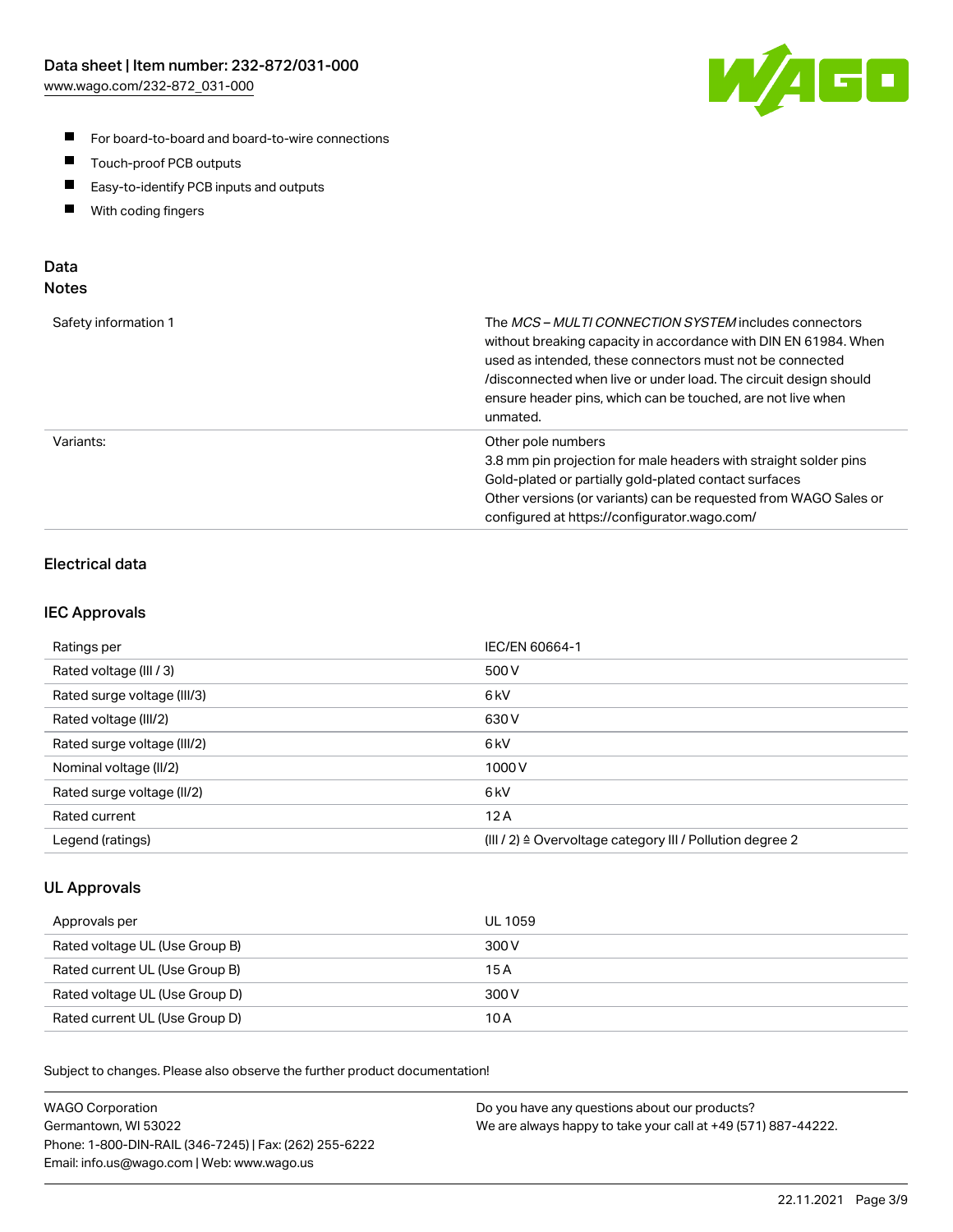

## Ratings per UL

| Rated voltage UL 1977 | 600   |
|-----------------------|-------|
| Rated current UL 1977 | . O F |

### CSA Approvals

| Approvals per                   | CSA   |
|---------------------------------|-------|
| Rated voltage CSA (Use Group B) | 300 V |
| Rated current CSA (Use Group B) | 15 A  |
| Rated voltage CSA (Use Group D) | 300 V |
| Rated current CSA (Use Group D) | 10 A  |

#### Connection data

| Total number of potentials |  |
|----------------------------|--|
| Number of connection types |  |
| Number of levels           |  |

#### Connection 1

|                 | $\sim$ |
|-----------------|--------|
| Number of poles |        |

## Physical data

| Pin spacing                          | 7.62 mm / 0.3 inch    |
|--------------------------------------|-----------------------|
| Width                                | 103.7 mm / 4.083 inch |
| Height                               | 16.6 mm / 0.654 inch  |
| Height from the surface              | 11.6 mm / 0.457 inch  |
| Depth                                | 18.25 mm / 0.719 inch |
| Solder pin length                    | 5 <sub>mm</sub>       |
| Solder pin dimensions                | $0.6 \times 1$ mm     |
| Drilled hole diameter with tolerance | $1.3$ $(+0.1)$ mm     |

## Mechanical data

| Mounting type | Mounting flange                         |
|---------------|-----------------------------------------|
| Mounting type | Feed-through mounting<br>Panel mounting |

| <b>WAGO Corporation</b>                                | Do you have any questions about our products?                 |
|--------------------------------------------------------|---------------------------------------------------------------|
| Germantown, WI 53022                                   | We are always happy to take your call at +49 (571) 887-44222. |
| Phone: 1-800-DIN-RAIL (346-7245)   Fax: (262) 255-6222 |                                                               |
| Email: info.us@wago.com   Web: www.wago.us             |                                                               |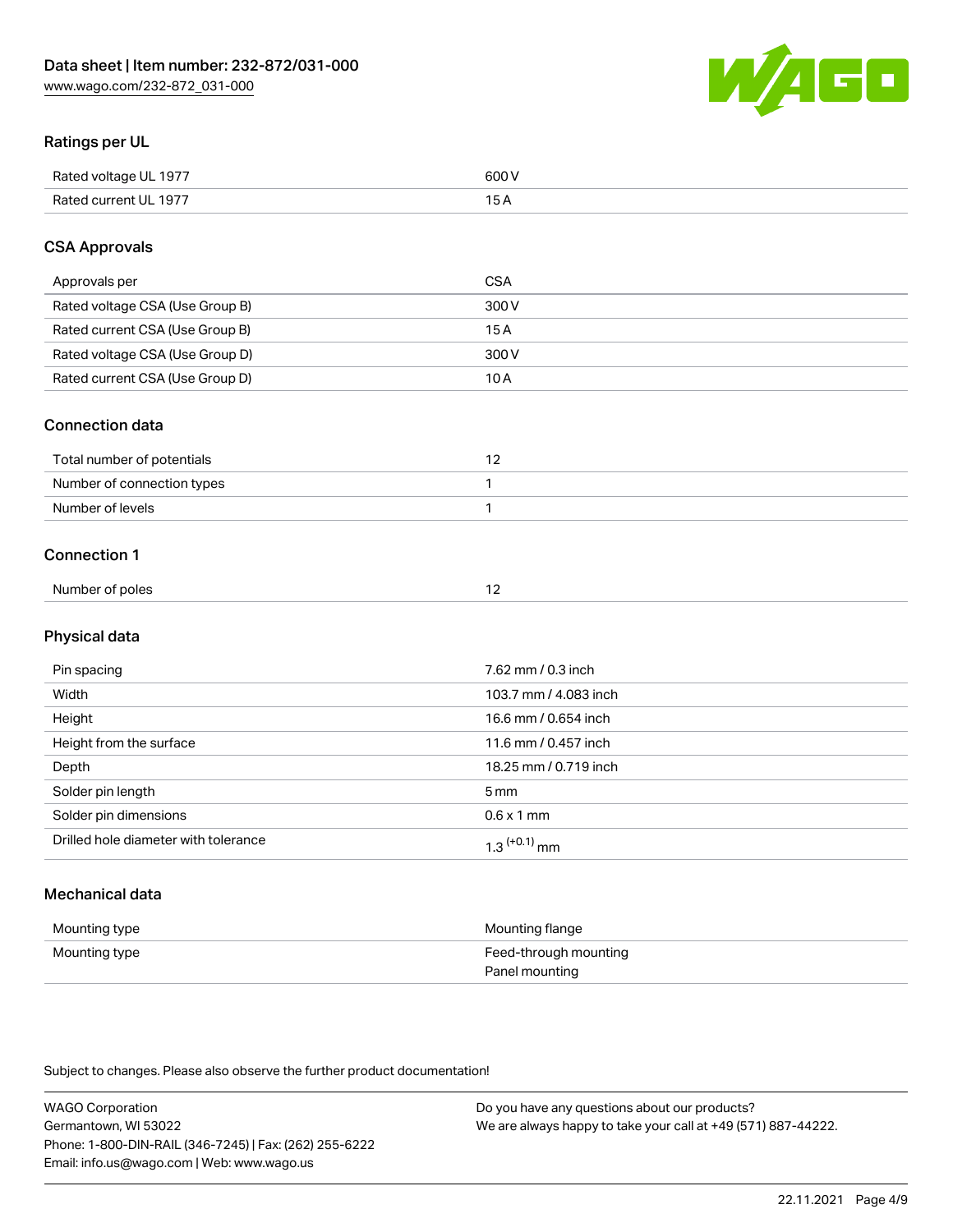

### Plug-in connection

| Contact type (pluggable connector) | Female connector/socket |
|------------------------------------|-------------------------|
| Connector (connection type)        | for PCB                 |
| Mismating protection               | No                      |
| Mating direction to the PCB        | 0°                      |
| Locking of plug-in connection      | Without                 |

## PCB contact

| PCB Contact                         | THT                                        |
|-------------------------------------|--------------------------------------------|
| Solder pin arrangement              | over the entire female connector (in-line) |
| Number of solder pins per potential |                                            |

#### Material data

| Color                       | orange           |
|-----------------------------|------------------|
| Material group              |                  |
| Insulation material         | Polyamide (PA66) |
| Flammability class per UL94 | V <sub>0</sub>   |
| Contact material            | Copper alloy     |
| Contact plating             | tin-plated       |
|                             |                  |
| Fire load                   | 0.276 MJ         |

#### Environmental requirements

| Limit temperature range | $-60+85 °C$ |
|-------------------------|-------------|
|                         |             |

## Commercial data

| 3 (Multi Conn. System)<br>Product Group |               |
|-----------------------------------------|---------------|
| PU (SPU)                                | 10 Stück      |
| Packaging type                          | box           |
| Country of origin                       | DE            |
| <b>GTIN</b>                             | 4017332538732 |
| Customs tariff number                   | 85366990990   |

## Approvals / Certificates

#### Ship Approvals

| <b>WAGO Corporation</b>                                | Do you have any questions about our products?                 |
|--------------------------------------------------------|---------------------------------------------------------------|
| Germantown, WI 53022                                   | We are always happy to take your call at +49 (571) 887-44222. |
| Phone: 1-800-DIN-RAIL (346-7245)   Fax: (262) 255-6222 |                                                               |
| Email: info.us@wago.com   Web: www.wago.us             |                                                               |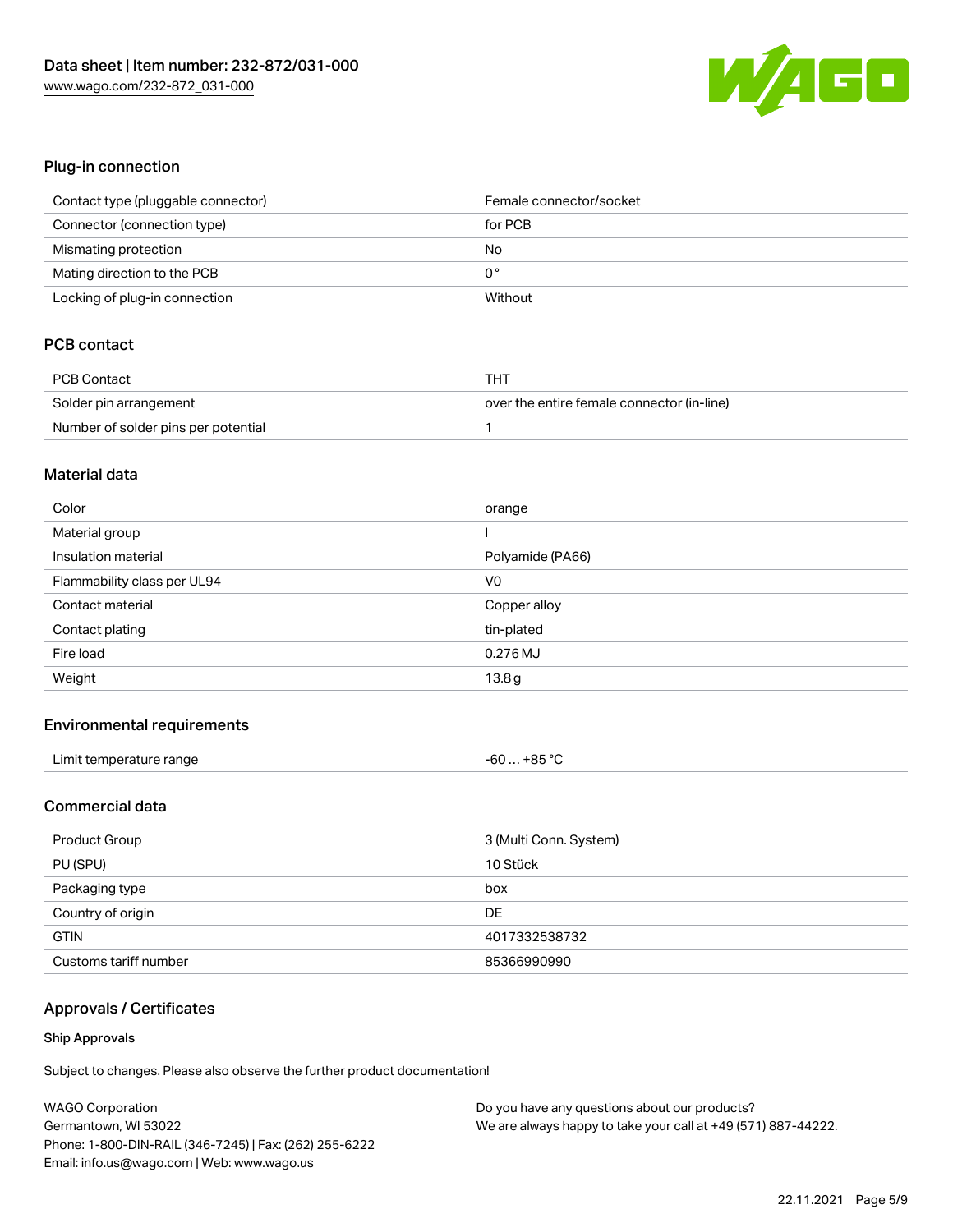[www.wago.com/232-872\\_031-000](http://www.wago.com/232-872_031-000)



| Logo | Approval                                  | <b>Additional Approval Text</b> | Certificate<br>name                |
|------|-------------------------------------------|---------------------------------|------------------------------------|
| ABS  | <b>ABS</b><br>American Bureau of Shipping |                                 | $19-$<br>HG15869876-<br><b>PDA</b> |
|      | <b>DNV GL</b>                             | $\overline{\phantom{0}}$        | TAE000016Z                         |
|      | Det Norske Veritas, Germanischer Lloyd    |                                 |                                    |

#### UL-Approvals

| Logo                       | Approval                                    | <b>Additional Approval Text</b> | Certificate<br>name |
|----------------------------|---------------------------------------------|---------------------------------|---------------------|
| $\boldsymbol{\mathcal{A}}$ | <b>UR</b><br>Underwriters Laboratories Inc. | <b>UL 1977</b>                  | E45171              |
| P.                         | <b>UR</b><br>Underwriters Laboratories Inc. | <b>UL 1059</b>                  | E45172              |

## **Counterpart**



## Item no.731-642

1-conductor male connector; CAGE CLAMP®; 2.5 mm²; Pin spacing 7.62 mm; 12-pole; 2,50 mm²; orange [www.wago.com/731-642](https://www.wago.com/731-642)

### Optional accessories

| <br>Mounting accessories   |                                                    |                      |
|----------------------------|----------------------------------------------------|----------------------|
|                            | Item no.: 209-147                                  | www.wago.com/209-147 |
|                            | Self-tapping screw                                 |                      |
|                            | Item no.: 231-194                                  |                      |
|                            | Self-tapping screw; B 2.2x13, fixing hole 1.8 mm Ø | www.wago.com/231-194 |
|                            | Item no.: 231-195                                  |                      |
|                            | Screw with nut; M2x12; for fixing element          | www.wago.com/231-195 |
|                            | Item no.: 231-295                                  |                      |
|                            | Screw with nut                                     | www.wago.com/231-295 |
| <b>Testing accessories</b> |                                                    |                      |
| Testing accessories        |                                                    |                      |

| <b>WAGO Corporation</b>                                | Do you have any questions about our products?                 |  |
|--------------------------------------------------------|---------------------------------------------------------------|--|
| Germantown, WI 53022                                   | We are always happy to take your call at +49 (571) 887-44222. |  |
| Phone: 1-800-DIN-RAIL (346-7245)   Fax: (262) 255-6222 |                                                               |  |
| Email: info.us@wago.com   Web: www.wago.us             |                                                               |  |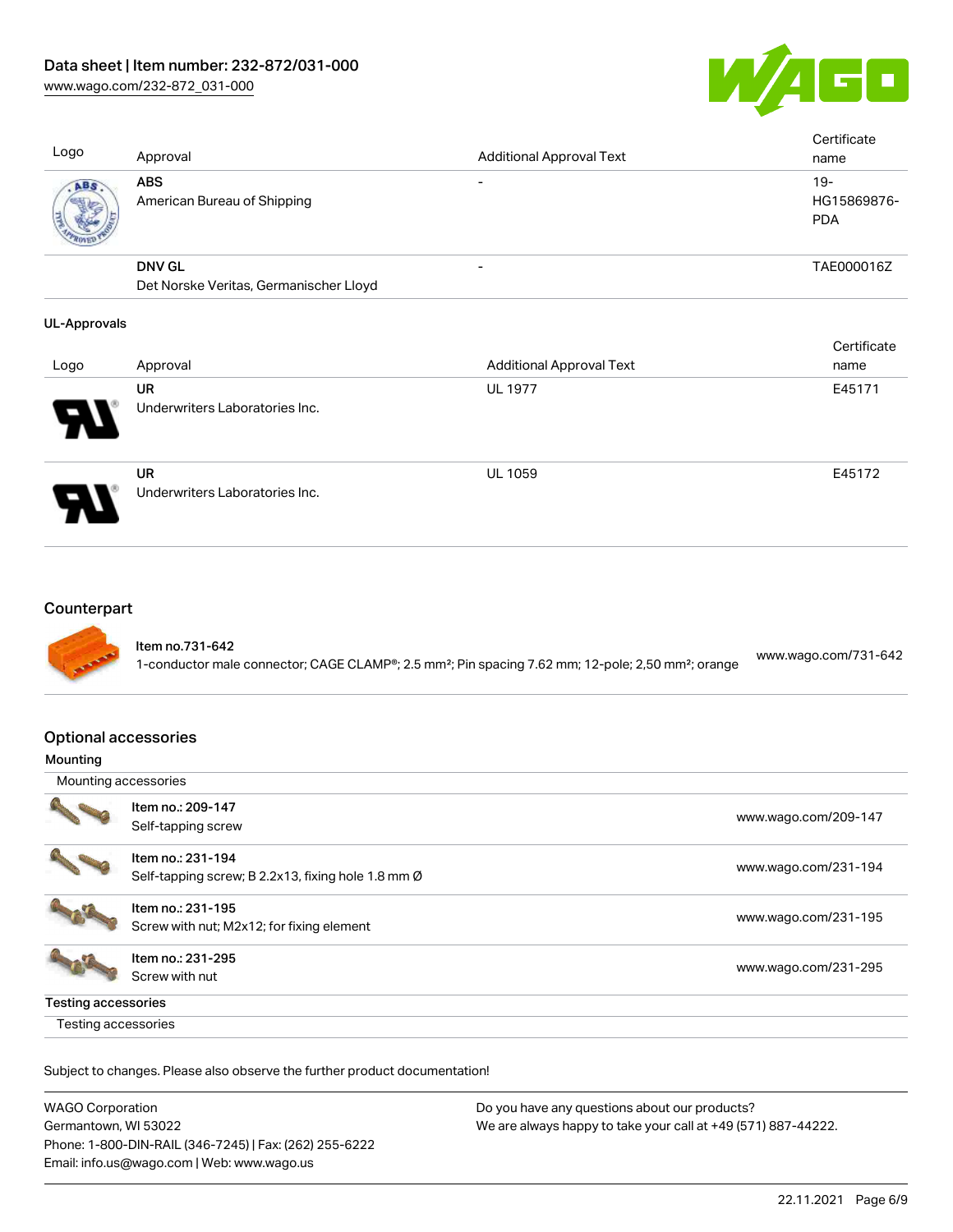



Item no.: 210-136 Test plug; 2 mm Ø; with 500 mm cable [www.wago.com/210-136](http://www.wago.com/210-136)

|                  | Item no.: 231-662<br>Test plugs for female connectors; for 7.5 mm and 7.62 mm pin spacing; 2,50 mm <sup>2</sup> ; light gray                                           |            |               | www.wago.com/231-662 |
|------------------|------------------------------------------------------------------------------------------------------------------------------------------------------------------------|------------|---------------|----------------------|
|                  | <b>Downloads</b><br>Documentation                                                                                                                                      |            |               |                      |
|                  | <b>Additional Information</b>                                                                                                                                          |            |               |                      |
|                  | Technical explanations                                                                                                                                                 | 2019 Apr 3 | pdf<br>2.0 MB | Download             |
| <b>CAD files</b> |                                                                                                                                                                        |            |               |                      |
| <b>CAE</b> data  |                                                                                                                                                                        |            |               |                      |
|                  | EPLAN Data Portal 232-872/031-000                                                                                                                                      |            | <b>URL</b>    | Download             |
|                  | EPLAN Data Portal 232-872/031-000                                                                                                                                      |            | URL           | Download             |
| PCB Design       |                                                                                                                                                                        |            |               |                      |
|                  | Symbol and Footprint 232-872/031-000                                                                                                                                   |            | <b>URL</b>    | Download             |
|                  | CAx data for your PCB design, consisting of "schematic symbols and PCB footprints",<br>allow easy integration of the WAGO component into your development environment. |            |               |                      |
|                  | Supported formats:                                                                                                                                                     |            |               |                      |
| ш                | Accel EDA 14 & 15                                                                                                                                                      |            |               |                      |
|                  | Altium 6 to current version                                                                                                                                            |            |               |                      |
| $\blacksquare$   | Cadence Allegro                                                                                                                                                        |            |               |                      |
| Ш                | DesignSpark                                                                                                                                                            |            |               |                      |
|                  | Eagle Libraries                                                                                                                                                        |            |               |                      |
|                  | KiCad                                                                                                                                                                  |            |               |                      |
| $\blacksquare$   | Mentor Graphics BoardStation                                                                                                                                           |            |               |                      |
|                  | Mentor Graphics Design Architect                                                                                                                                       |            |               |                      |
| $\blacksquare$   | Mentor Graphics Design Expedition 99 and 2000                                                                                                                          |            |               |                      |
| $\blacksquare$   | OrCAD 9.X PCB and Capture                                                                                                                                              |            |               |                      |
| Ш                | PADS PowerPCB 3, 3.5, 4.X, and 5.X                                                                                                                                     |            |               |                      |
| ш                | PADS PowerPCB and PowerLogic 3.0                                                                                                                                       |            |               |                      |
|                  | Subject to changes. Please also observe the further product documentation!                                                                                             |            |               |                      |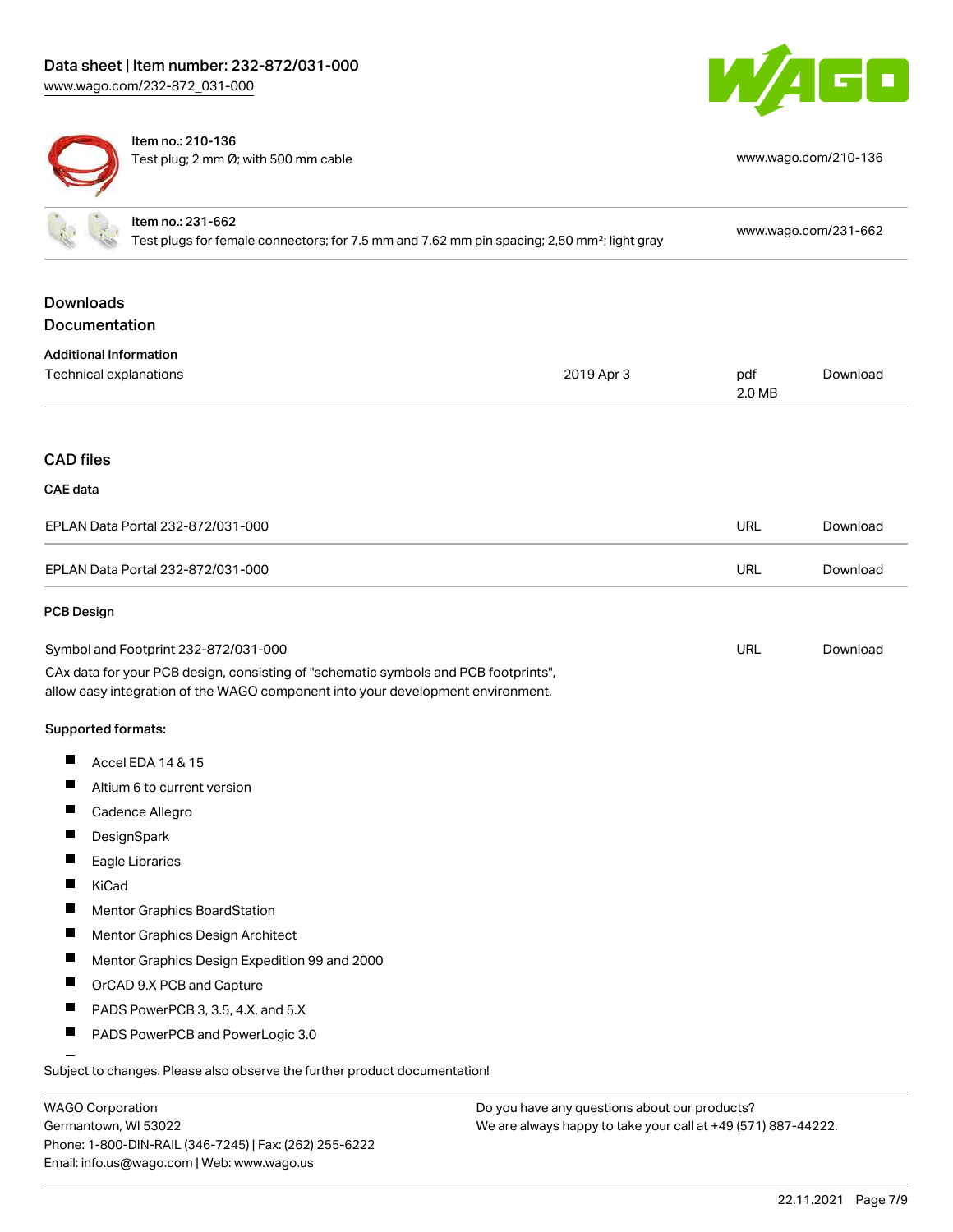- PCAD 2000, 2001, 2002, 2004, and 2006
- $\blacksquare$ Pulsonix 8.5 or newer
- $\blacksquare$ STL
- $\blacksquare$ 3D STEP
- $\blacksquare$ TARGET 3001!
- $\blacksquare$ View Logic ViewDraw
- $\blacksquare$ Quadcept
- $\blacksquare$ Zuken CadStar 3 and 4
- $\blacksquare$ Zuken CR-5000 and CR-8000

PCB Component Libraries (EDA), PCB CAD Library Ultra Librarian

## Environmental Product Compliance

#### Compliance Search

| Environmental Product Compliance 232-872/031-000                                    | URL | Download |
|-------------------------------------------------------------------------------------|-----|----------|
| THT female header; angled; Pin spacing 7.62 mm; 12-pole; clamping collar; 0.6 x 1.0 |     |          |
| mm solder pin; orange                                                               |     |          |

#### Installation Notes

#### Application

The innovative flange design provides standard panel mounting options or various through-panel mounting configurations. Depending on the type of application and flange, female headers can be used either for through-panel or flush mounted applications.

## Product family

Subject to changes. Please also observe the further product documentation!

WAGO Corporation Germantown, WI 53022 Phone: 1-800-DIN-RAIL (346-7245) | Fax: (262) 255-6222 Email: info.us@wago.com | Web: www.wago.us